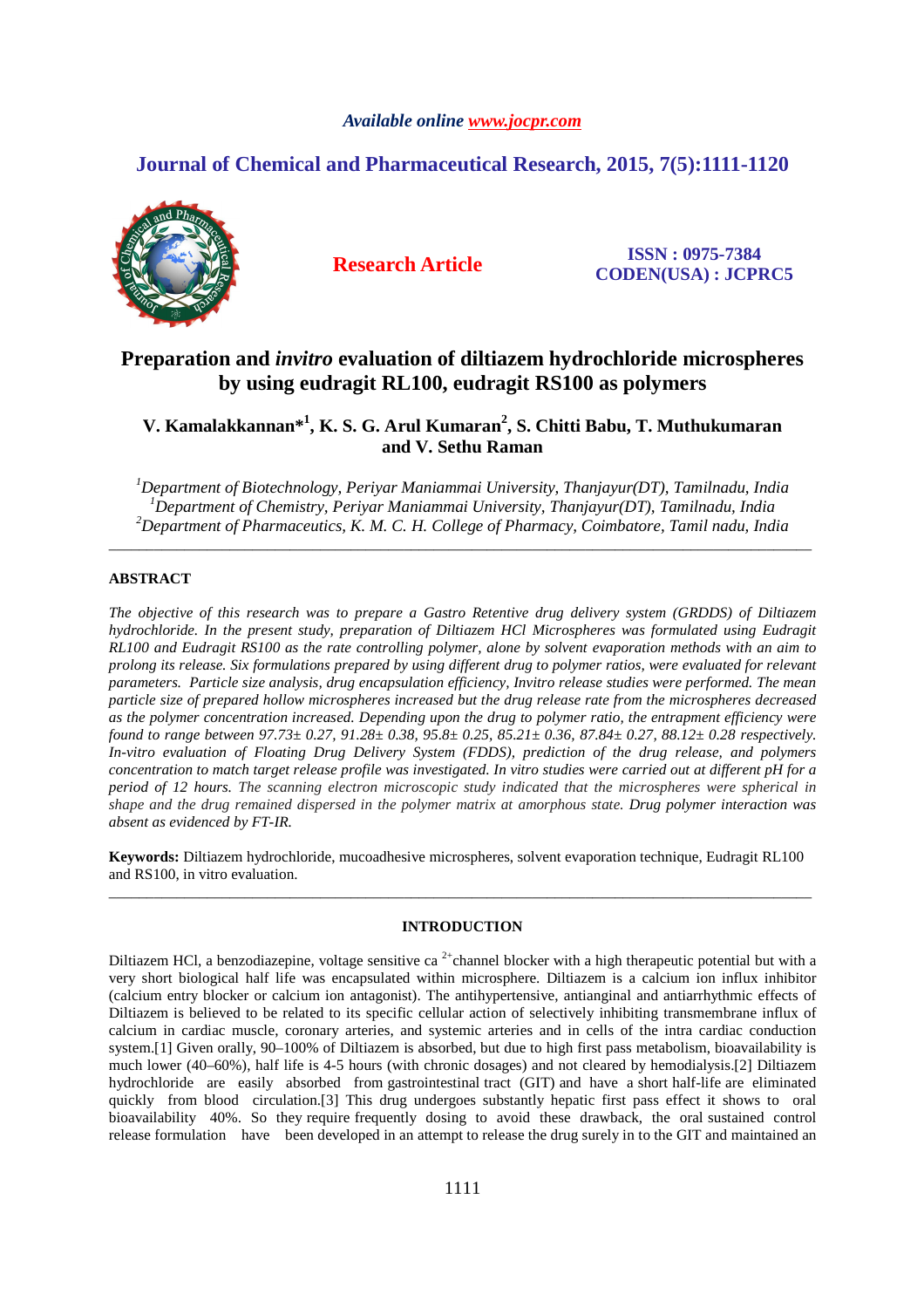effective drug concentration in the serum for longer period of time. Administration of conventional tablet of Diltiazem Hydrochloride has been reported to exhibit fluctuations in plasma drug level resulting either in side effect of reduction in drug concentration at receptor side, also the maintenance of constant plasma concentration of cardiac vascular drug is important in ensuring the designed therapeutic response. again since the half life of Diltiazem HCl is 3-4 hrs multiple dose of drug need to maintained constant plasma concentration for good therapeutic response and improve patients compliance .Hence the objective of study was made to develop control release microsphere system of Diltiazem hydrochloride using polymer like Eudragit RL100, RS100 which will controlled the released of drug increase the bioavailability of drug and dos e decreasing the dosing frequency of drug. The Eudragit are biocompatible copolymers which were synthesized from acrylic and methacrylic acid esters. These polymers are well tolerated by the skin and have been used in the formulation of dosage forms especially matrix tablets for oral sustained release [4,5] and in tablet coating. They have also been used in the microencapsulation of drugs [6, 7, 8].

*\_\_\_\_\_\_\_\_\_\_\_\_\_\_\_\_\_\_\_\_\_\_\_\_\_\_\_\_\_\_\_\_\_\_\_\_\_\_\_\_\_\_\_\_\_\_\_\_\_\_\_\_\_\_\_\_\_\_\_\_\_\_\_\_\_\_\_\_\_\_\_\_\_\_\_\_\_\_*

### **EXPERIMENTAL SECTION**

#### **Materials**

Diltiazem Hcl was received as a gift from M/s Microlabs, Bangalore, India. Eudragit RL100, RS100 were obtained Gift sample from Dr.Reddy's Lab, Hyderabad, India. All other reagents and solvents used were of pharmaceutical or analytical grade.

#### **Methods**

## **Preformulation Studies of Pure Drug:**

### **Identification of pure drug:**

Identification of Diltiazem Hydrochloride was carried out by Infrared Absorption Spectroscopy.

### **Drug - Excipients Compatibility Studies**

Compatibility of Diltiazem Hydrochloride with the respective polymers that is Eudragit RL100 and RS100,[9] and physical mixture of main formulation was established by Infrared Absorption Spectral Analysis (FTIR) (Fig 1,2,3) . Any changes in the chemical composition after combining with the excipients were investigated with IR spectra.

#### **Fig 1 IR Spectrum of Diltiazem Hydrochloride in KBr**

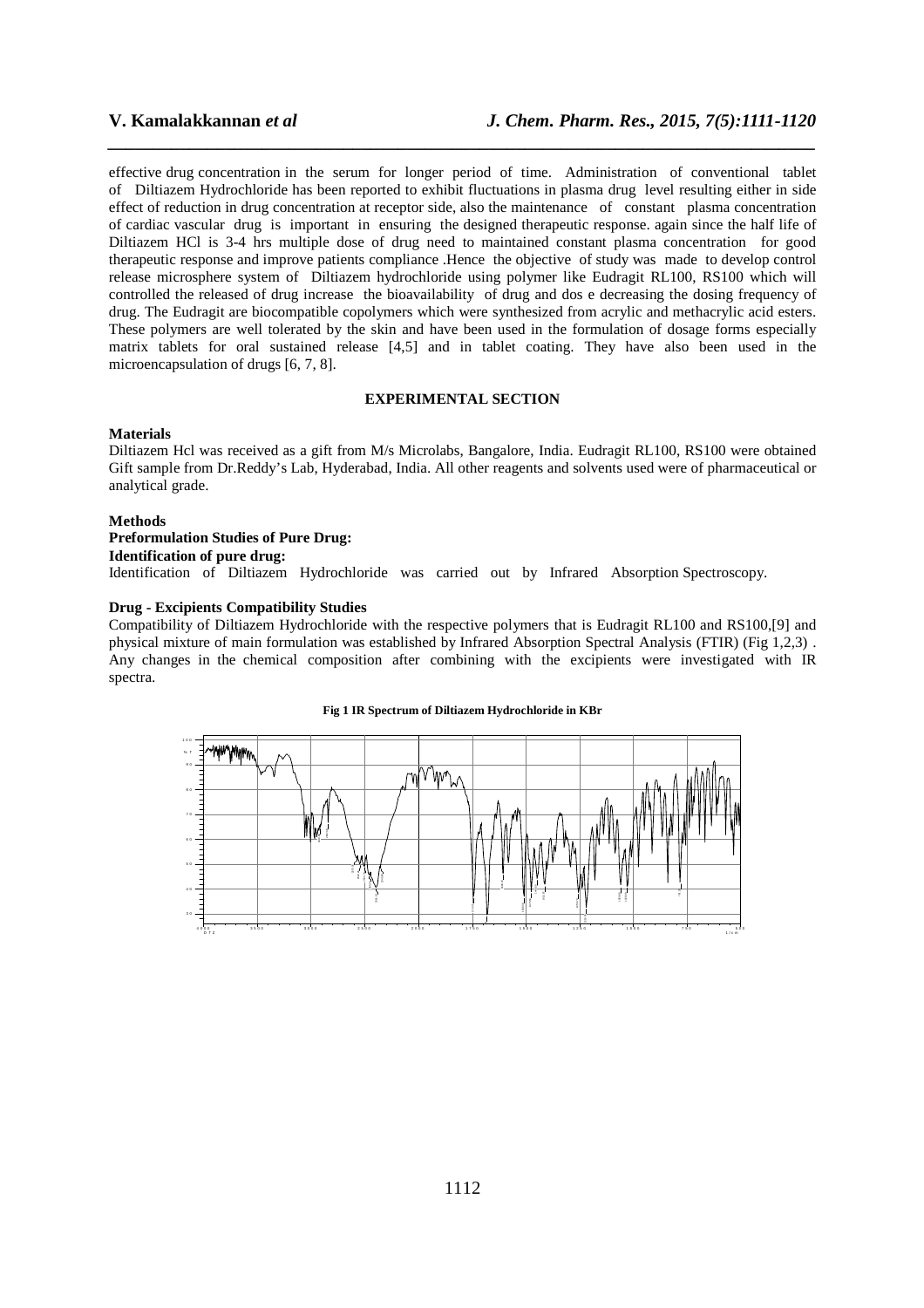

**Fig 2 IR spectrum of DTZ.HCl, PF1 & FM1 (PF1 corresponding to Physical mixture &FM1 corresponding to Formulation (ERL100 = 1:1)** 

*\_\_\_\_\_\_\_\_\_\_\_\_\_\_\_\_\_\_\_\_\_\_\_\_\_\_\_\_\_\_\_\_\_\_\_\_\_\_\_\_\_\_\_\_\_\_\_\_\_\_\_\_\_\_\_\_\_\_\_\_\_\_\_\_\_\_\_\_\_\_\_\_\_\_\_\_\_\_*

**Fig 3 IR spectrum of DTZ.HCl, PF2, FM2 (PF2 corresponding to Physical mixture & FM2 Corresponding to Formulation (ERS100 = 1:1))** 



**Table 1 Wave- number of different functional groups present in Diltiazem. HCl** 

|                                    | Composition     | Peak for Diltiazem hydrochloride |                                   |                                            |                                  |                                 |  |
|------------------------------------|-----------------|----------------------------------|-----------------------------------|--------------------------------------------|----------------------------------|---------------------------------|--|
| Code                               |                 | O-CH<br>C-H sretch<br>(cm)       | Aromatic<br>$C-H$ Stretch $(cm )$ | Amine<br><b>HCl</b><br>N-H stretch<br>(cm) | Acetate<br>$C=O$ stretch<br>(cm) | Lactam<br>$C=O$ stretch<br>(cm) |  |
| DTZ.<br>HCl                        | Diltiazem Hcl   | 3057.27                          | 2837.38                           | 2391.81                                    | 1743.71                          | 1681.98                         |  |
| FM1<br>PF1                         | Formulation FM1 | 3057.27<br>3057.27               | 2850.88<br>2839.31                | 2360.95<br>2362.88                         | 1745.64<br>1745.64               | 1681.98<br>1685.84              |  |
| FM <sub>2</sub><br>PF <sub>2</sub> | Formulation FM2 | 3057.27<br>3055.35               | 2850.88<br>2850.88                | 2387.95<br>2366.74                         | 1745.64<br>1745.64               | 1681.98<br>1683.91              |  |

#### **Preparation of Diltiazem Hcl microspheres**

Diltiazem hydrochloride loaded microspheres were prepared by solvent evaporation method. [10] The formulation of microspheres (table 2,3 ). Diltiazem hydrochloride and each polymer mixture were dissolved completely in acetone-methanol mixture by stirring at 500rpm with magnetic stirrer. Magnesium stearate was added and the mixture was stirred with magnetic stirrer at 500 rpm in ice-bath at  $10^{\circ}$ C for 10 minute. Above mixture was poured into the liquid paraffin previously cooled at 10°C, while it was being stirred by mechanical stirrer at 1000 rpm. Resulting emulsion was stirred at  $35^{\circ}$ C for 4 hours using mechanical stirrer and the organic solvent, acetone-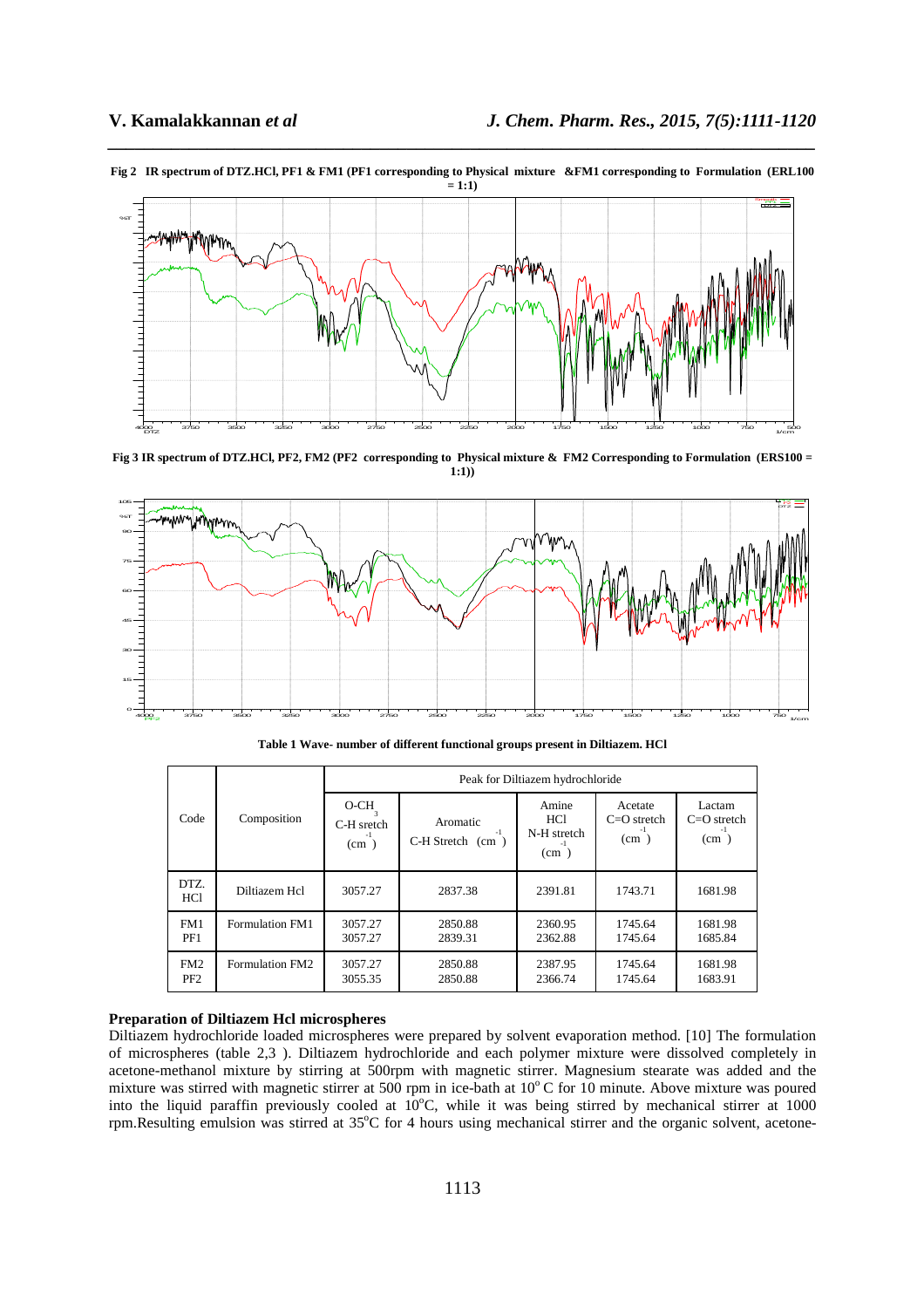methanol were removed completely by evaporation. Solidified microspheres were filtered through Whatmann filter paper (No.1), washed six times with 50 ml n-hexane. Dried under vacuum at room temperature for 12 h and stored in desiccators containing calcium chloride.

*\_\_\_\_\_\_\_\_\_\_\_\_\_\_\_\_\_\_\_\_\_\_\_\_\_\_\_\_\_\_\_\_\_\_\_\_\_\_\_\_\_\_\_\_\_\_\_\_\_\_\_\_\_\_\_\_\_\_\_\_\_\_\_\_\_\_\_\_\_\_\_\_\_\_\_\_\_\_*

| <b>Contents of Formulations</b>               | FM1   | FM2   | FM3   |
|-----------------------------------------------|-------|-------|-------|
| Diltiazem hydrochloride (gm)                  | 2.0   | 2.0   | 2.0   |
| Eudragit RL100(gm)                            | 2.0   |       | 1.0   |
| Eudragit RS100(gm)                            |       | 2.0   | 1.0   |
| Magnesium Stearate (gm)<br>(Dispersing Agent) | 0.300 | 0.300 | 0.300 |
| Methanol (ml)                                 | 3.0   | 3.0   | 3.0   |
| Acetone (ml)                                  | 7.0   | 7.0   | 7.0   |
| Liquid paraffin (ml)                          | 100   | 100   | 100   |

**Table 2 Formulations of Diltiazem hydrochloride Microspheres prepared with different Polymers and Polymer mixtures (Drug: Polymer**   $=1:1$ 

**Table 3 Formulations of Diltiazem hydrochloride Microspheres prepared with different Polymers and Polymer mixtures ( Drug : Polymer =1:2 )** 

| <b>Contents of Formulations</b>             | FM4   | FM <sub>5</sub> | FM6   |
|---------------------------------------------|-------|-----------------|-------|
| Diltiazem hydrochloride (gm)                | 2.0   | 2.0             | 2.0   |
| Eudragit RL100 (gm)                         | 4.0   |                 | 2.0   |
| Eudragit RS100(gm)                          |       | 4.0             | 2.0   |
| MMagnesium Stearate (gm) (Dispersing Agent) | 0.600 | 0.600           | 0.600 |
| Methanol (ml)                               | 6.0   | 6.0             | 6.0   |
| Acetone (ml)                                | 14.0  | 14.0            | 14.0  |
| Liquid paraffin (ml)                        | 200   | 200             | 200   |

# **Evaluation of microspheres**

## **Particle Size analysis**

The particle size of microspheres was determined by optical microscopy method; approximately 100 microspheres were counted for particle size using a calibrated optical microscope. The microspheres were uniformly spread on a slide. The particle size of the microsphere was measured, along the longest axis and the shortest axis (cross shaped measurement). Average of these two readings was given as mean diameter of particles. The diameter of a minimum number of 100 microspheres in each batch was calculated.

#### **SEM Photographs of Microspheres**

Instrument used Lieca stereomicroscope EZ4D and Magnified 10x20x .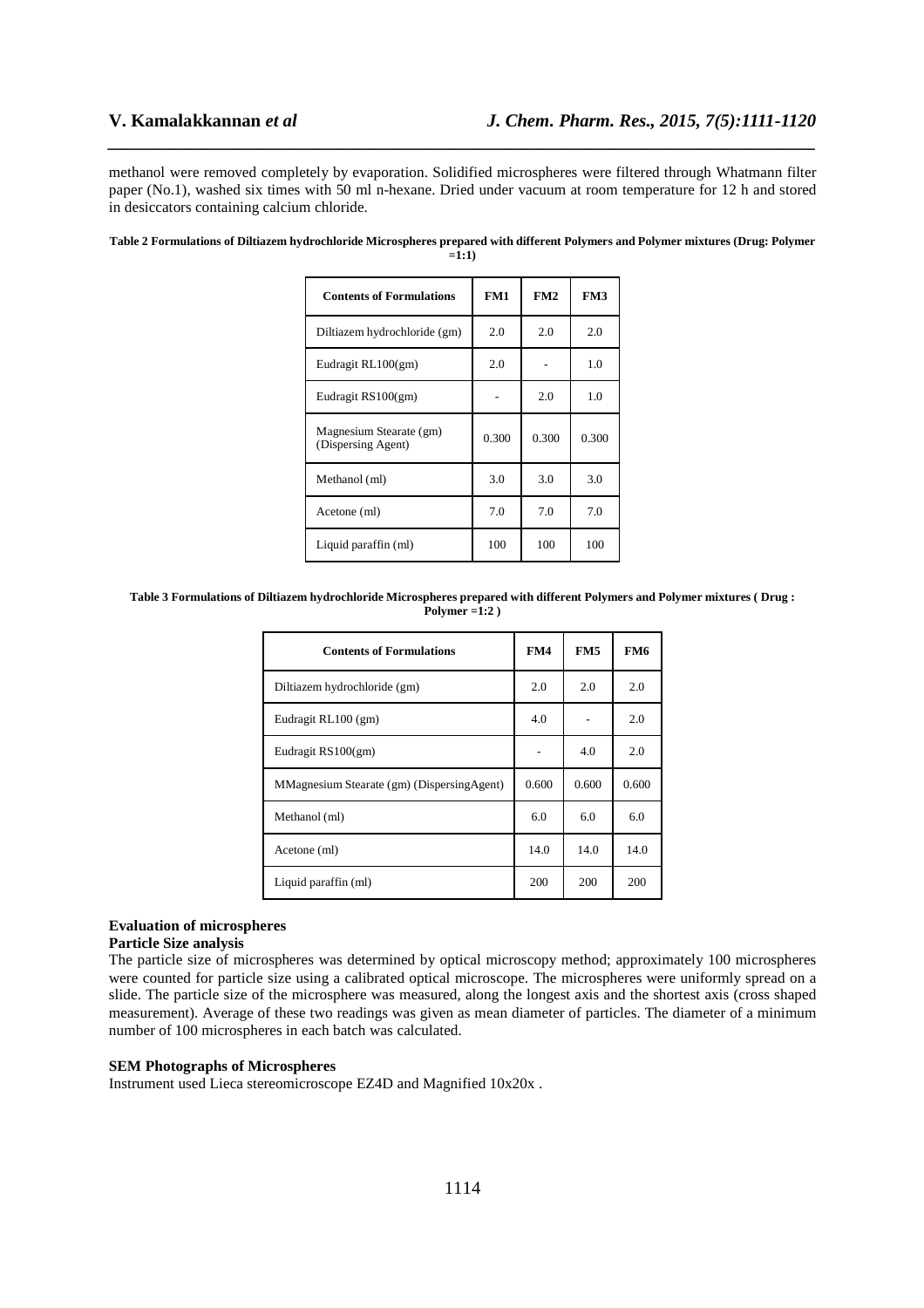.

#### **Micromeritic properties of microspheres**

The floating microspheres are characterized by their micromeritic properties such as bulk density, compressibility index, Hausner's ratio and angle of repose.

*\_\_\_\_\_\_\_\_\_\_\_\_\_\_\_\_\_\_\_\_\_\_\_\_\_\_\_\_\_\_\_\_\_\_\_\_\_\_\_\_\_\_\_\_\_\_\_\_\_\_\_\_\_\_\_\_\_\_\_\_\_\_\_\_\_\_\_\_\_\_\_\_\_\_\_\_\_\_*

#### **Determination of percentage yield**

The prepared microspheres were collected and weighed.[11] The measured weight was divided by the total amount of all non-volatile components which were used for the preparation of the microspheres.

#### **Weight of microspheres**

Yield (
$$
\%
$$
) =  
Total expected weight of drug and polymer

#### **Determination of entrapment efficiency (%)**

50 mg of the microspheres were taken for evaluation. The amount of drug entrapped was estimated by crushing the microspheres and extracting with aliquots of 0.1N Hcl repeatedly. [12]The extract was transferred to a 100 ml volumetric flask and the volume was made up using 0.1N Hcl. The solution was filtered and the absorbance measured after suitable dilution spectrophotometrically (UV 1700, Shimadzu, Japan) at 236 nm against appropriate blank.

The entrapment efficiency (%) was calculated according to the following relationship

| Entrapment efficiency ( $\%$ ) = | Actual drug content | x100 |
|----------------------------------|---------------------|------|
| Theoretical drug content         |                     |      |

#### **In- Vitro Release Study of the Microspheres**

Dissolution studies were carried out by using USP XXIII dissolution test apparatus (Basket) method. Capsules were placed in a basket so that the capsule should be immersed completely in dissolution media but not float. In order to simulate the pH changes along the GI tract, three dissolution media with pH 1.2, 7.4 and 6.8 were sequentially used referred to as sequential pH change method.[13] When performing experiments, the pH 1.2 medium was first used for 2 hrs (since the average gastric emptying time is 2 hrs) then removed and the fresh pH 7.4 phosphate buffer saline (PBS) was added. After 3 hrs (average small intestinal transit time is 3 hrs) the medium was removed and fresh pH 6.8 dissolution medium was added for subsequent hrs. 900ml of the dissolution medium was used at each time. Rotation speed was 100 rpm and temperature was maintained at 37±0.5 ◦C. 5ml of dissolution media was withdrawn at predetermined time intervals and fresh dissolution media was replaced. The withdrawn samples were analyzed at 237 nm, by UV absorption spectroscopy.

#### **RESULTS AND DISCUSSION**

#### **Particle Size analysis**

It has been observed that the particle size increases with increasing polymer amount.

The increase in the mean size with increasing polymer concentration was attributed to the fact that higher concentration of polymer in the sample leads to increase in viscosity of the dispersed phase, which results in formation of bigger droplets and also, fusion of semi-formed particles and producing an overall increase in the size of the microspheres. Eudragit RL100 microspheres and Eudragit RS100 microspheres prepared with the same polymer concentration did not show any significant variation in their mean size(Table 4.Fig 4)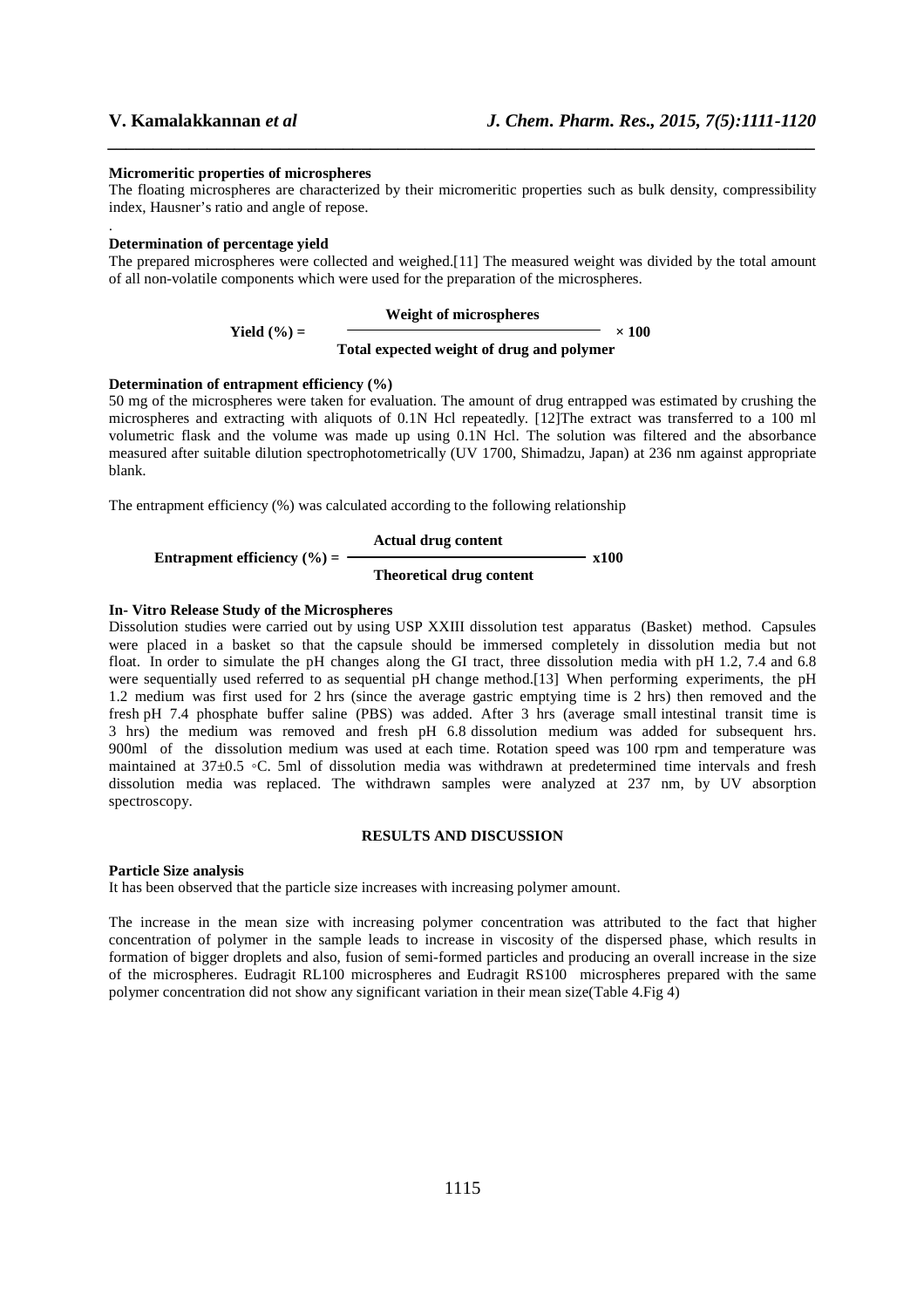| $Range(\mu M)$ | FM1 | FM2            | FM3 | FM4      | FM5      | FM6            |
|----------------|-----|----------------|-----|----------|----------|----------------|
| $0 - 50$       | 0   | 0              | 0   | 0        | 0        | 0              |
| 50-100         | 0   | $\Omega$       | 0   | 0        | 0        | $\overline{0}$ |
| 100-150        | 10  | 9              | 7   | $\theta$ | 0        | 3              |
| 150-200        | 40  | 58             | 42  | 8        | 12       | 10             |
| 200-250        | 53  | 70             | 69  | 9        | 29       | 14             |
| 250-300        | 55  | 42             | 39  | 11       | 46       | 29             |
| 300-350        | 22  | 10             | 22  | 27       | 60       | 39             |
| 350-400        | 9   | 3              | 8   | 50       | 30       | 53             |
| 400-450        | 4   | $\overline{c}$ | 4   | 48       | 14       | 25             |
| 450-500        | 0   | 2              | 2   | 21       | 9        | 22             |
| 500-550        | 0   | 0              | 0   | 17       | 6        | 6              |
| 550-600        | 0   | 0              | 0   | 9        | 3        | 4              |
| 600-650        | 0   | 0              | n   | 0        | $\Omega$ | 0              |

*\_\_\_\_\_\_\_\_\_\_\_\_\_\_\_\_\_\_\_\_\_\_\_\_\_\_\_\_\_\_\_\_\_\_\_\_\_\_\_\_\_\_\_\_\_\_\_\_\_\_\_\_\_\_\_\_\_\_\_\_\_\_\_\_\_\_\_\_\_\_\_\_\_\_\_\_\_\_* **Table 4 Particle Size Distribution of Formulations FM1 to FM6** 

**Fig 4 Particle Size Distribution of Formulations FM1 to FM6** 



#### **SEM Photographs Of Microspheres**

It shows all microspheres were almost spherical in shape and No aggregation of microspheres had taken place. (Fig 5, 6, 7)



**Fig 5 Formulation FM1**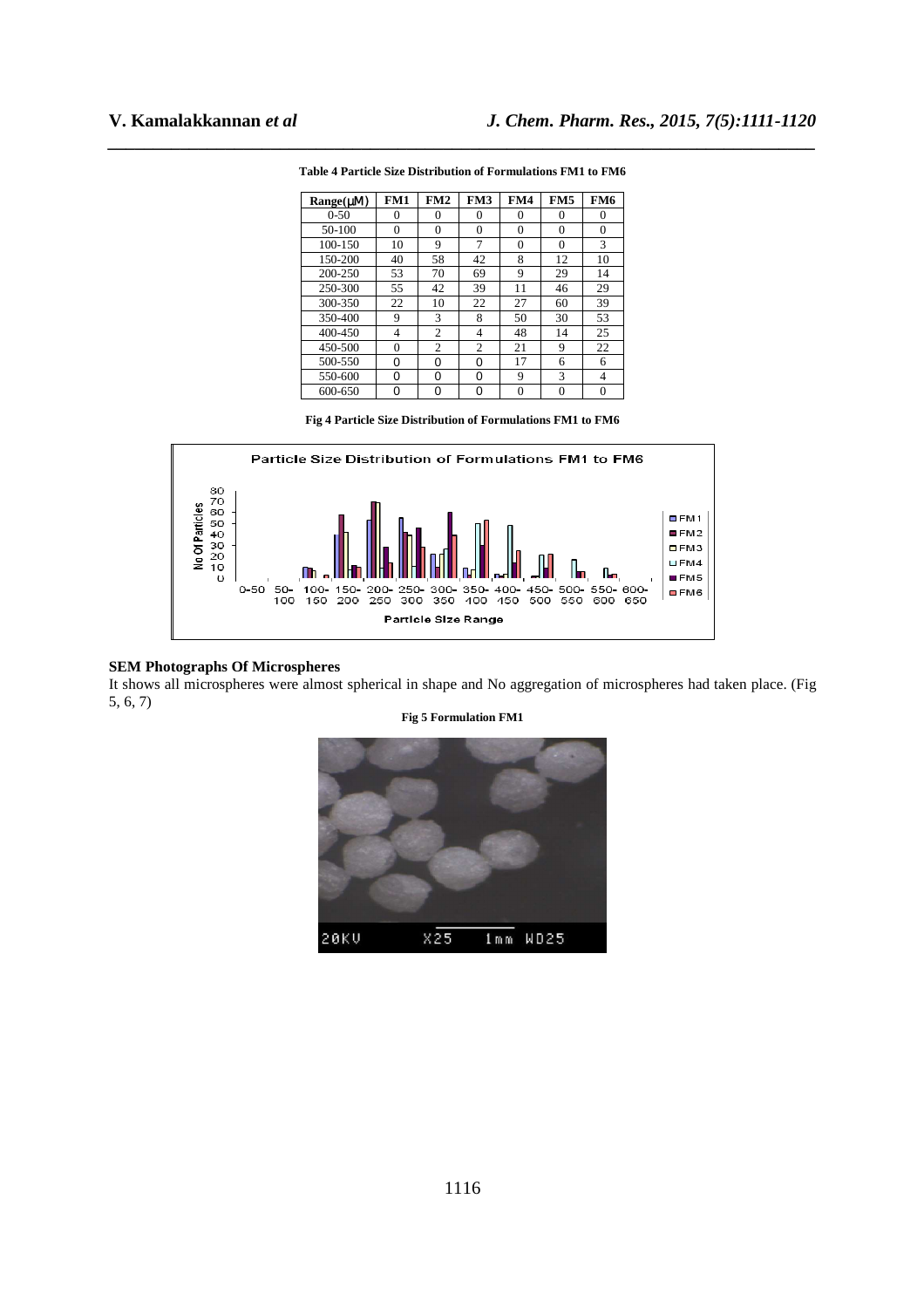

*\_\_\_\_\_\_\_\_\_\_\_\_\_\_\_\_\_\_\_\_\_\_\_\_\_\_\_\_\_\_\_\_\_\_\_\_\_\_\_\_\_\_\_\_\_\_\_\_\_\_\_\_\_\_\_\_\_\_\_\_\_\_\_\_\_\_\_\_\_\_\_\_\_\_\_\_\_\_*

#### **Fig 7 Formulation FM3**



**Table 5 Micromeritic properties of microspheres** 

| <b>Batch</b>    | <b>Bulk Density (gm/ml)</b> | Carr's           | Hausner's ratio | Angle of          |
|-----------------|-----------------------------|------------------|-----------------|-------------------|
| Code            |                             | <b>Index</b>     |                 | repose $(\theta)$ |
| Diltiazem Hcl   | $0.167 \pm 0.01$            | $24.38 \pm 0.16$ | $1.43 \pm 0.07$ | ***               |
| FM <sub>1</sub> | $0.286 \pm 0.01$            | $6.12+0.12$      | $1.06 \pm 0.05$ | $21.82+0.20$      |
| FM <sub>2</sub> | $0.301 \pm 0.01$            | $8.82 \pm 0.16$  | $1.11 \pm 0.02$ | $22.86 \pm 0.62$  |
| FM3             | $0.304 \pm 0.02$            | $9.0 \pm 0.09$   | $1.10 \pm 0.06$ | $23.30 \pm 0.55$  |
| FM4             | $0.312 \pm 0.01$            | $11.5 \pm 0.20$  | $1.13 \pm 0.07$ | $25.55 \pm 0.40$  |
| FM5             | $0.321 \pm 0.02$            | $12.17 \pm 0.19$ | $1.14 \pm 0.04$ | $27.29 \pm 0.38$  |
| FM <sub>6</sub> | $0.360 \pm 0.03$            | $13.21 \pm 0.20$ | $1.16 \pm 0.08$ | $28.32 \pm 0.45$  |

### **Percentage Yield Values and Entrapment Efficiencies of Formulations**

Diltiazem hydrochloride loaded microspheres having a fairly high yield (76.48 – 88.94%) were obtained. The entrapment efficiencies ranged from 86.11 – 98.73%. The incorporation efficiency of formulations, FM1 – FM3 was less than formulations FM4 – FM6. The highest incorporation efficiency of formulation having drug: polymer ratio 1:2 can be explained through the fact that the amount of polymer in per unit drug is greater than that in other formulations.(Table 6.Fig 8)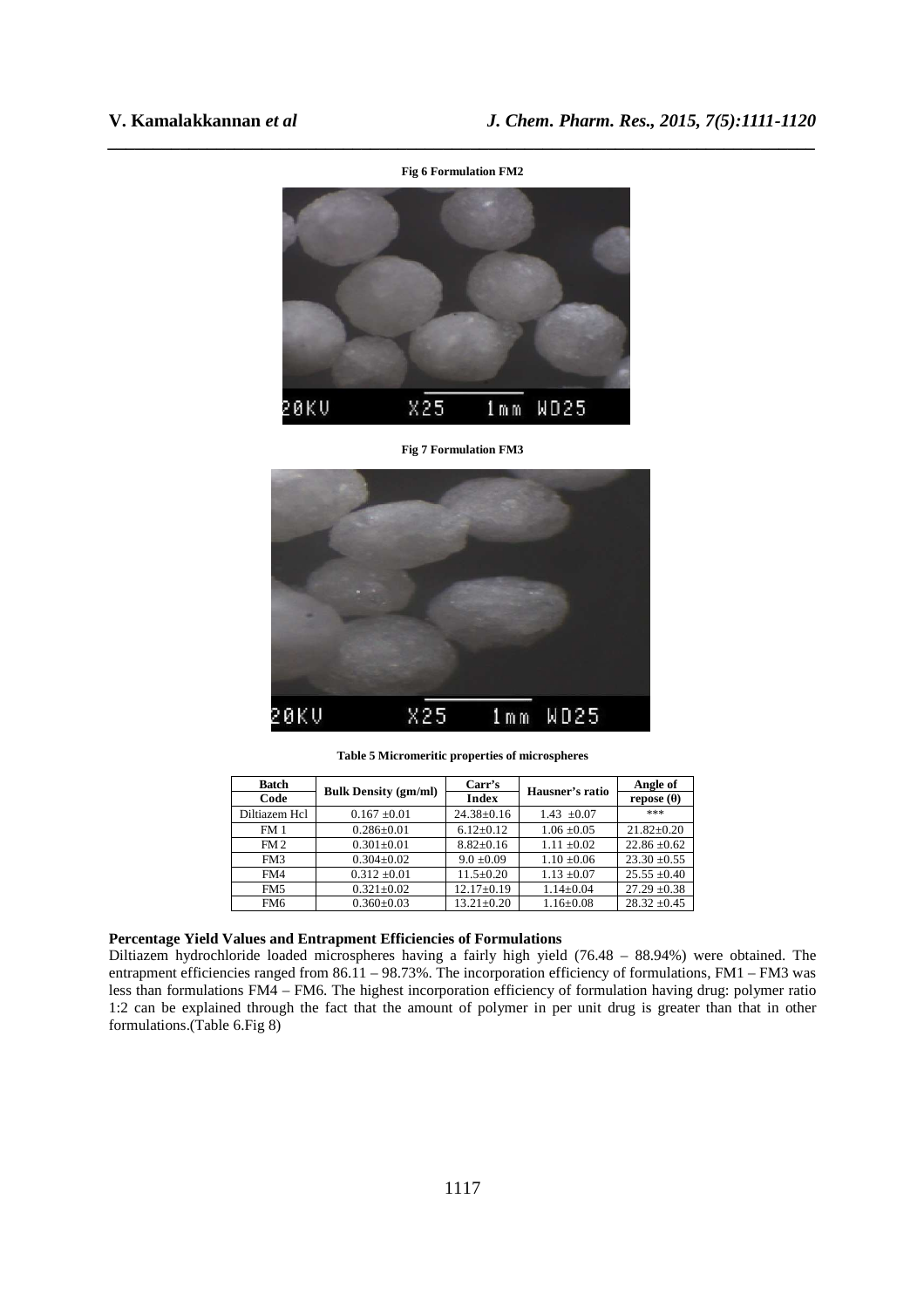| <b>Formulation</b> | <b>Percentage Yield</b> | <b>Theoretical Drug Content</b> | Actual Drug Content $(\frac{6}{6})^* \pm$ | Entrapment Efficiencies $(\frac{6}{6})^* \pm$ |
|--------------------|-------------------------|---------------------------------|-------------------------------------------|-----------------------------------------------|
| code               | $\frac{9}{6}$           | $($ %)                          | S.D.                                      | S.D.                                          |
| FM <sub>1</sub>    | 78.51                   | 45.35                           | $39.05 \pm 0.18$                          | $97.73 \pm 0.27$                              |
| FM <sub>2</sub>    | 79.32                   | 45.35                           | $40.22 \pm 0.14$                          | $91.28 \pm 0.38$                              |
| FM3                | 81.13                   | 45.35                           | $41.74 \pm 0.16$                          | $95.8 \pm 0.25$                               |
| FM4                | 89.47                   | 29.3                            | $26 \pm 0.07$                             | $85.21 \pm 0.36$                              |
| FM <sub>5</sub>    | 91.53                   | 29.3                            | $26.86 \pm 0.11$                          | $87.84 \pm 0.27$                              |
| FM <sub>6</sub>    | 94.14                   | 29.3                            | $28.63 \pm 0.07$                          | $88.12 \pm 0.28$                              |

*\_\_\_\_\_\_\_\_\_\_\_\_\_\_\_\_\_\_\_\_\_\_\_\_\_\_\_\_\_\_\_\_\_\_\_\_\_\_\_\_\_\_\_\_\_\_\_\_\_\_\_\_\_\_\_\_\_\_\_\_\_\_\_\_\_\_\_\_\_\_\_\_\_\_\_\_\_\_* **Table 6 Percentage Yield Values and Entrapment Efficiencies of Formulations** 



**Fig 8 Percentage Yield Values and Entrapment Efficiencies of Formulations**

#### **In- Vitro Release Study of the Microspheres**

The release of Diltiazem hydrochloride from different formulations depended on the type of polymer and the ratio of the polymer in the formulations. The release of Diltiazem hydrochloride from microspheres of Eudragit L-type was more as compared to Eudragit S-type. This was due to the presence of more functional quaternary ammonium groups (10%) in L-type than S-type (5%).It is also observed that as the amount of polymer in the formulation increased, the drug release decreased. It can be explained on the basis that as the polymer amount increases, the matrix wall of microspheres become thicker. A burst effect of drug release can be observed on the various formulations. The burst effect can be attributed to the presence of non-encapsulated drug particles on the surface of the microspheres. The burst effect of drug release also depended upon the drug : polymer ratio. From the figure of release profile, it can be observed that burst effect of drug release is more in formulations having drug : polymer ratio 1:1, while in the formulation having drug : polymer ratio 1:2, burst effect is less. Withdrawn at predetermined time intervals and fresh dissolution media was replaced. The withdrawn samples were analyzed at 236 nm, by UV absorption spectroscopy.(Table 7,Fig 13)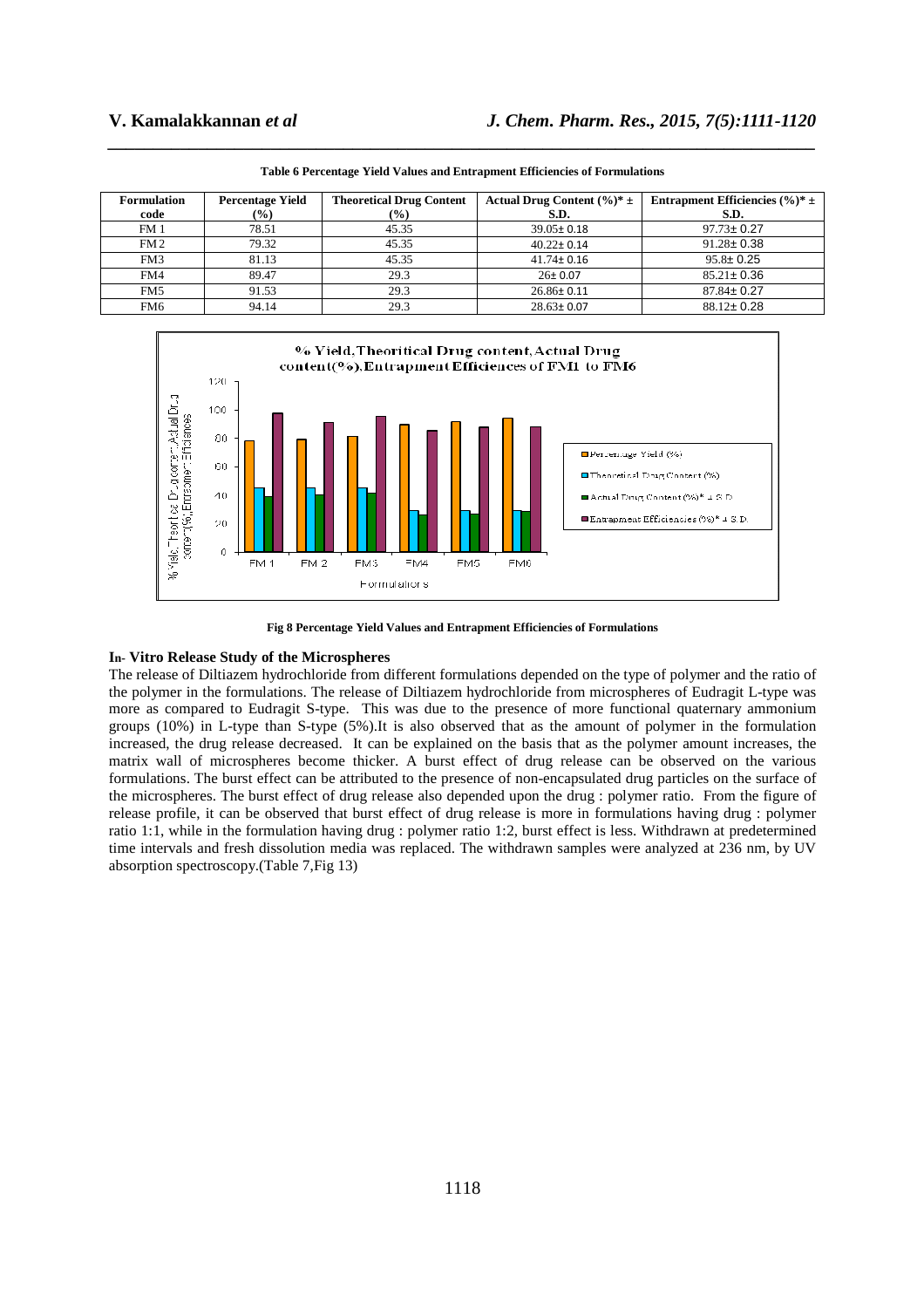| S.<br>NO. | TIME(hrs)      | <b>Formulation</b><br>FM1 (DTZ:E-<br>RL100, 1:1) | <b>Formulation</b><br>$FM2$ ( $DTZ$ :E-<br>RS100, 1:1) | <b>Formulation</b><br>$(DTZ:E-$<br>FM3<br><b>RL100: E-RS100.</b><br>1:0.5:0.5 | <b>Formulation</b><br>FM4 (DTZ:E-<br>RL100, 1:2) | <b>Formulation</b><br>FM5 (DTZ:E-<br><b>RS100, 1:2)</b> | <b>Formulation</b><br>FM6 (DTZ: E-<br><b>RL100: E-</b><br>RS100, 1:1:1) |  |
|-----------|----------------|--------------------------------------------------|--------------------------------------------------------|-------------------------------------------------------------------------------|--------------------------------------------------|---------------------------------------------------------|-------------------------------------------------------------------------|--|
|           |                |                                                  | 1:1                                                    |                                                                               | 1:2                                              |                                                         |                                                                         |  |
|           | 0              | $\Omega$                                         | $\Omega$                                               | $\Omega$                                                                      | $\Omega$                                         | $\Omega$                                                | $\Omega$                                                                |  |
| 2         |                | 41.1                                             | 20.02                                                  | 20.91                                                                         | 24.27                                            | 14.6                                                    | 13.36                                                                   |  |
| 3         | $\mathfrak{D}$ | 60.29                                            | 30.05                                                  | 37.93                                                                         | 44.68                                            | 20.97                                                   | 19.39                                                                   |  |
| 4         | 3              | 73.42                                            | 37.06                                                  | 51                                                                            | 58.67                                            | 24                                                      | 24.89                                                                   |  |
| 5.        | 4              | 81.15                                            | 40.09                                                  | 60.96                                                                         | 67.05                                            | 27.71                                                   | 28.34                                                                   |  |
| 6         | 5              | 85.11                                            | 42.15                                                  | 69.14                                                                         | 73.21                                            | 31.94                                                   | 32.58                                                                   |  |
|           | 6              | 87.6                                             | 44.21                                                  | 75.35                                                                         | 77.72                                            | 36.77                                                   | 36.81                                                                   |  |
| 8         |                | 92.11                                            | 47.22                                                  | 79.74                                                                         | 82.76                                            | 41.12                                                   | 40.92                                                                   |  |
| 9         | 8              | 97.99                                            | 51                                                     | 83.99                                                                         | 87                                               | 45.25                                                   | 45.06                                                                   |  |
| 10        | 9              | 98.2                                             | 54.3                                                   | 87.93                                                                         | 88.91                                            | 48.24                                                   | 49.23                                                                   |  |
| 11        | 10             | 98.56                                            | 59.13                                                  | 91.08                                                                         | 90.65                                            | 50.72                                                   | 55.09                                                                   |  |
| 12        | 11             | 98.6                                             | 64.14                                                  | 93.18                                                                         | 92.41                                            | 53.9                                                    | 60.48                                                                   |  |
| 13        | 12             | 98.64                                            | 67.51                                                  | 94.98                                                                         | 94.34                                            | 56.27                                                   | 66.23                                                                   |  |

**Table 7 Cumulative Percent Released Diltiazem hydrochloride from Microspheres FM1 toFM6** 

*\_\_\_\_\_\_\_\_\_\_\_\_\_\_\_\_\_\_\_\_\_\_\_\_\_\_\_\_\_\_\_\_\_\_\_\_\_\_\_\_\_\_\_\_\_\_\_\_\_\_\_\_\_\_\_\_\_\_\_\_\_\_\_\_\_\_\_\_\_\_\_\_\_\_\_\_\_\_*

**Fig 13 Cumulative Percent Release of Diltiazem hydrochloride Microspheres (FM1 to FM6)** 



#### **CONCLUSION**

In this study, Diltiazem HCl was successfully encapsulated into two structurally different Eudragit polymers. By using an optimal proportion of magnesium stearate as droplet stabilizer, uniform and reproducible microspheres could be prepared. . SEM studies of the formulation were carried out for the confirmation of shape and surface morphology of microsphere. SEM revealed that microsphere was discrete and spherical in shape with porous outer surface. The encapsulation efficiencies were successfully increased with Eudragit polymers which range 88-97 % and the release rate of Eudragit microspheres exhibit a lag time at the initial release and the best release was observed with formulation Eudragit RL100. On the basis of, particle size, drug content, Scanning Electron Microscopy, IR-study, *in-vitro* release studies FM1 and FM4 was selected as an optimized formulation. Hence, finally it was concluded that the prepared microspheres be considered as one of the promising formulation technique for deliver the drug and at a control rate for prolonged period of time and hence in management of angina pectoris.